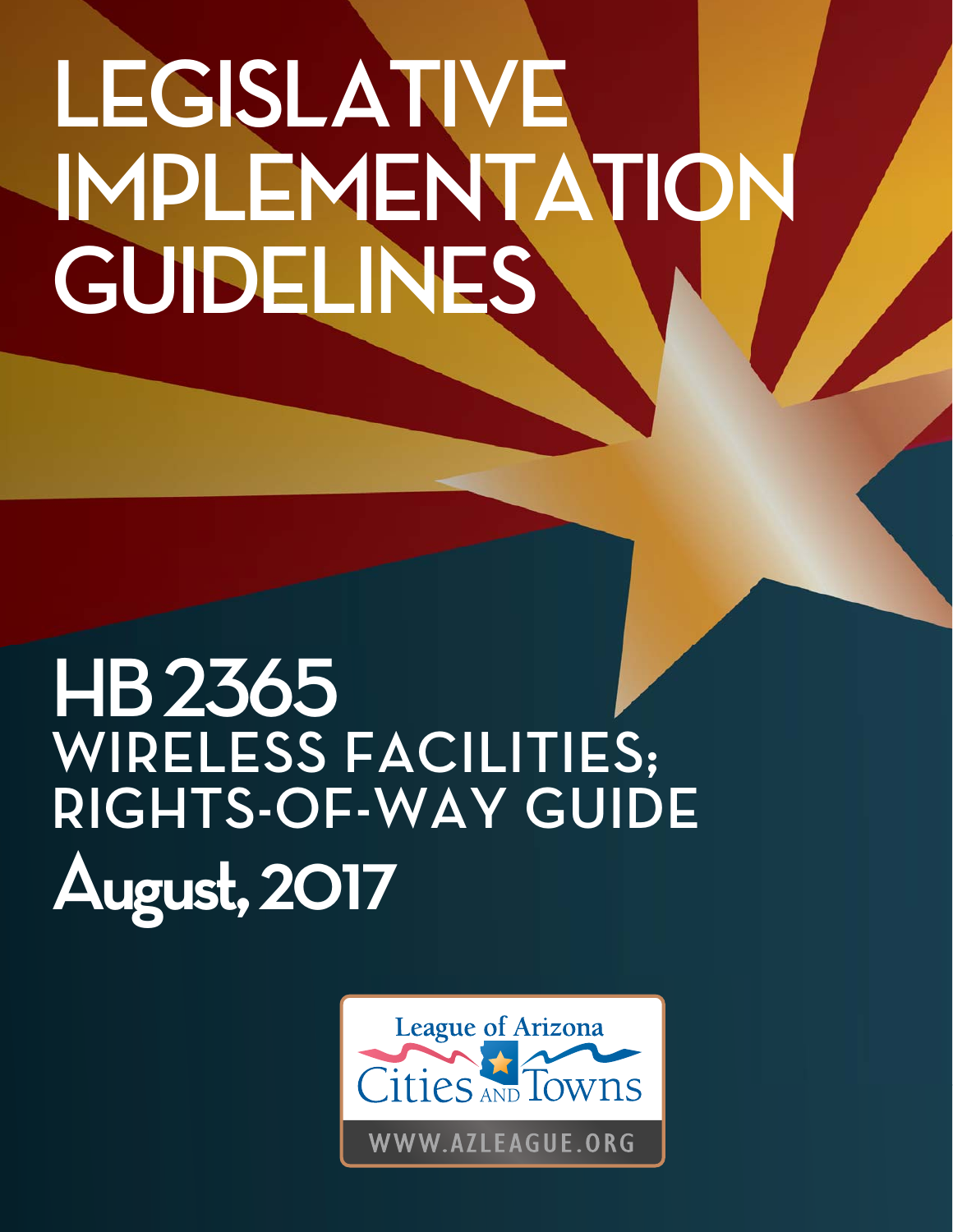**The HB 2365 Guide, published as a service to the members of the League of Arizona Cities and Towns, does not identify every provision of this new law. It is neither designed nor intended to provide legal advice or counsel. It should be used only as a reference tool and not as a comprehensive guidance document. In certain limited instances, the Guide does highlight action items that should be considered by cities and towns. In no case, however, should the Guide substitute for the independent judgment of your city or town manager or attorney.**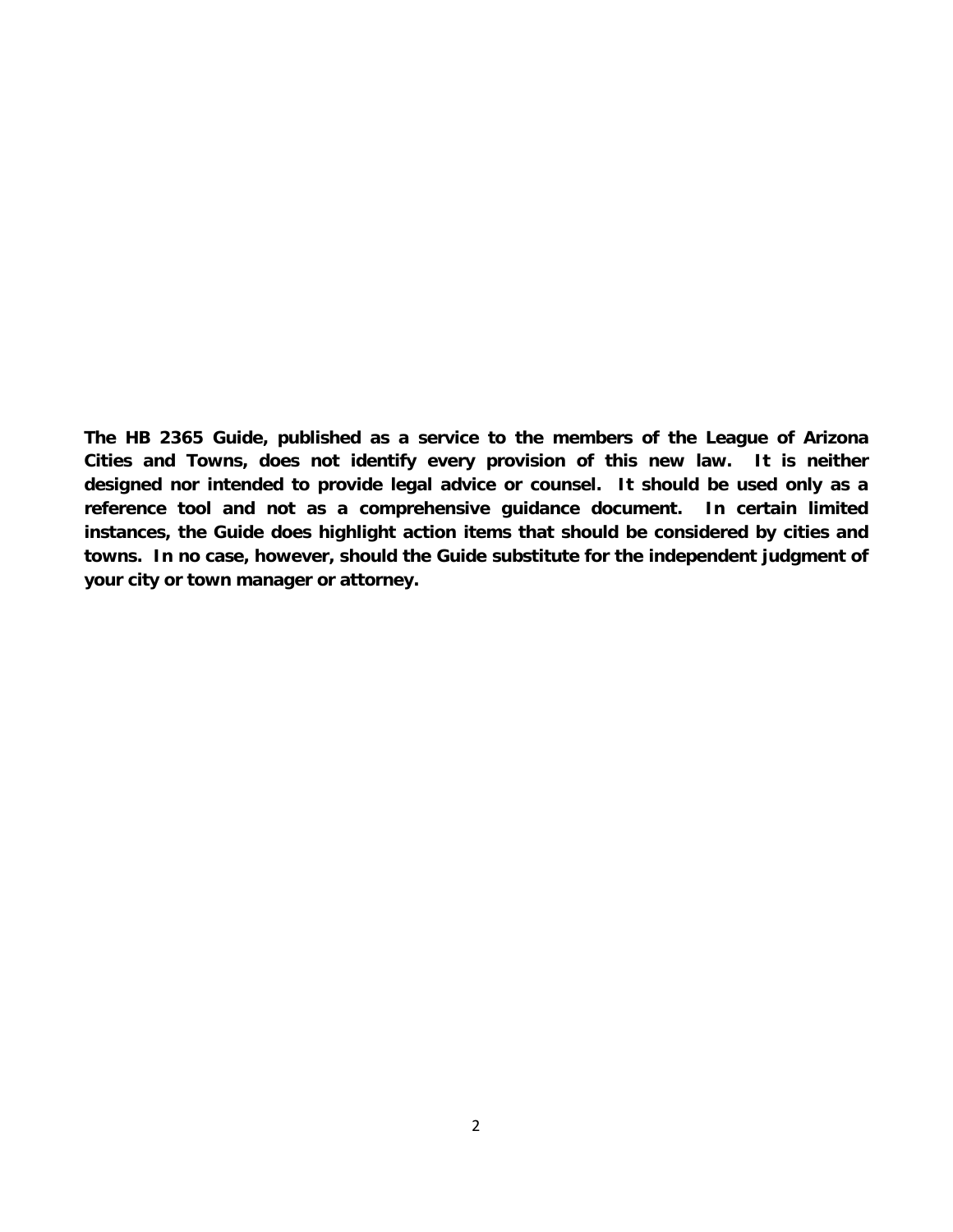### **Contents**

| 1. Applications that are NOT subject to zoning review:  6 |  |
|-----------------------------------------------------------|--|
| 2. Applications subject to zoning review: 8               |  |
|                                                           |  |
|                                                           |  |
|                                                           |  |
|                                                           |  |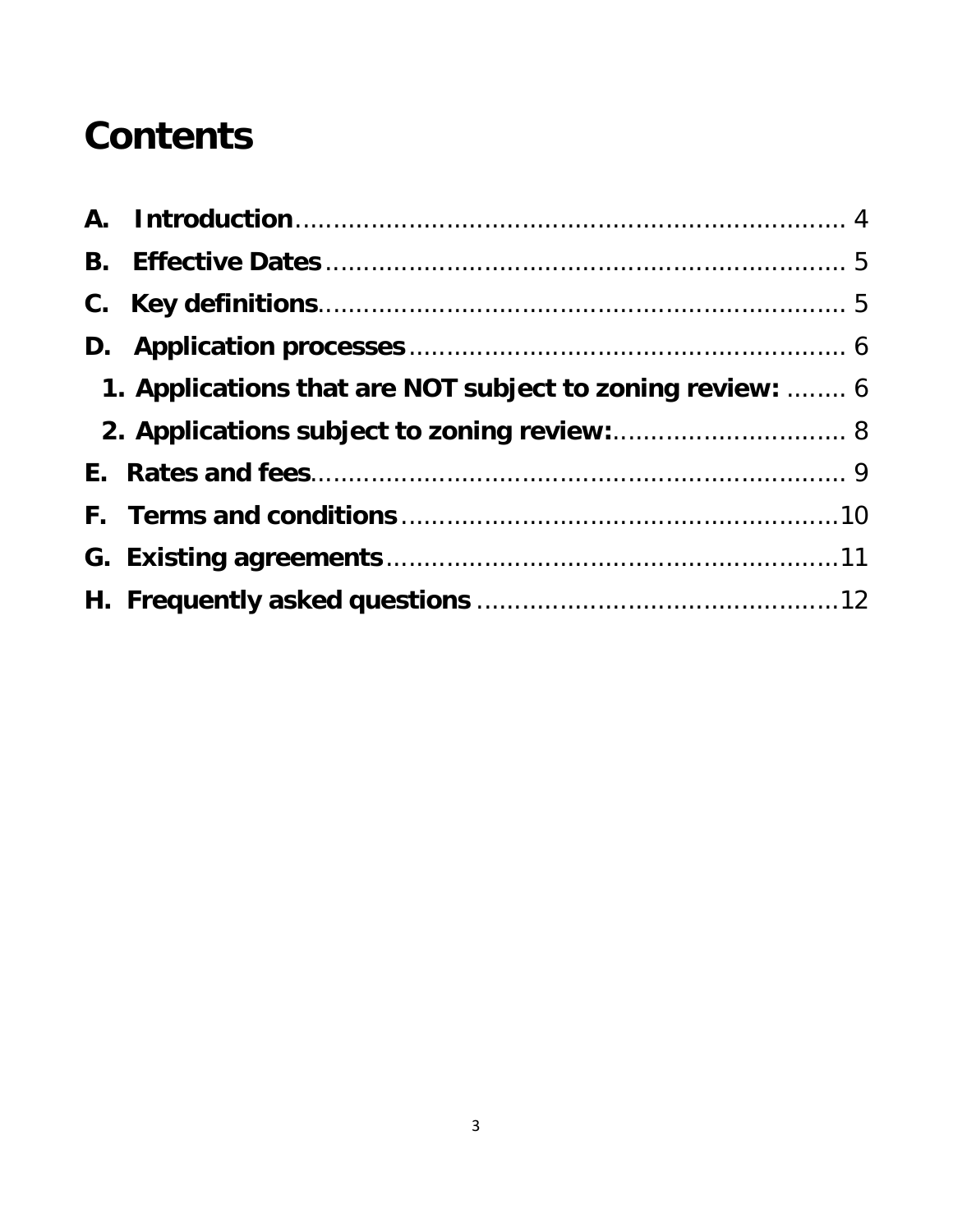#### <span id="page-3-0"></span>**A. Introduction**

On March 31, 2017 HB 2365 wireless facilities; rights-of-way was signed into law, which allows wireless providers to install and operate small cells and related equipment in city, town and county rights-of-way (ROW) and public easements, excluding deployment in areas outside of the right-of-way, on private easements or on electric distribution poles. Small cells are low-powered wireless base stations that typically provide coverage for targeted indoor or localized outdoor areas ranging in size from homes and offices to stadiums, shopping malls, hospitals and metropolitan outdoor spaces. The installations of this equipment in city and town rights-of-way help wireless carriers add capacity to their networks to provide better access to cell phone coverage and high-speed wireless data services in areas that are not being served by traditional cell sites.

The legislation also allows the wireless provider to construct, install, modify, mount, maintain, operate and replace utility poles that are associated with the collocation of small cells and to construct, install, modify, mount, maintain, operate and replace monopoles<sup>[1](#page-3-1)</sup> that are associated with the collocation of wireless facilities (not just small cells) in the ROW.

While the legislation set the fees for small cells, it is silent on the fees for monopoles. Cities and towns are required to accept and process applications for the installation of new monopoles in the ROW<sup>[2](#page-3-2)</sup> and to establish and make available rates, fees and terms for such monopoles. $3$  Siting of monopoles is subject to zoning codes and other regulatory processes governing use of the ROW.<sup>[4](#page-3-4)</sup> The installation, modification and replacement of monopoles are subject to municipal review regardless of the height of the monopole.<sup>[5](#page-3-5)</sup>

Cities and towns that have already been working with wireless carriers on small cell equipment siting will need to thoroughly review this new law to determine its impact on existing agreements, existing zoning codes and regulatory processes for siting new small cells, monopoles, and utility poles in the ROW.

<span id="page-3-1"></span> $1$  ARS 9-592(H)(3)

<span id="page-3-2"></span>ARS 9-594(C)(1)

<span id="page-3-3"></span>ARS 9-592(E)(1)

<span id="page-3-5"></span><span id="page-3-4"></span><sup>4</sup> ARS 9-594(A)

<sup>&</sup>lt;sup>5</sup> ARS 9-592(H)(3)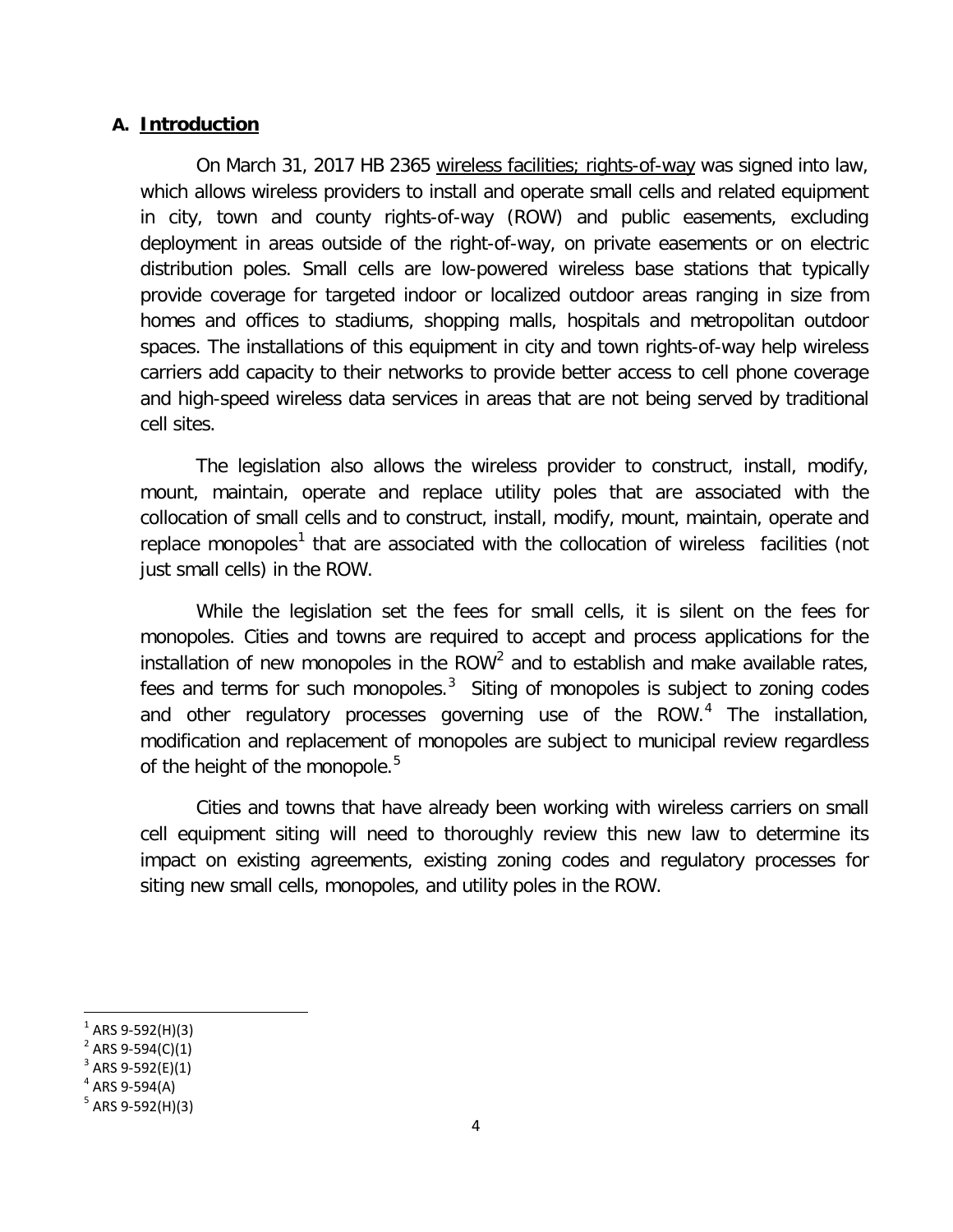#### <span id="page-4-0"></span>**B. Effective Dates**

The effective date of HB 2365 is August 9, 2017. Cities and towns are required to establish and make available rates, fees and terms that are consistent with HB 2365 by February 9, 2018 or three months after receiving the first request by a wireless provider, whichever is later. [6](#page-4-2)

#### <span id="page-4-1"></span>**C. Key definitions[7](#page-4-3)**

**Applicable Codes:** Uniform building, fire, electrical, plumbing or mechanical codes that are adopted by a recognized national code organization or local amendments to those codes that are enacted to address threats of destruction of property or injury to persons.

**Authority:** Cities and towns

**Authority utility pole**: a utility pole, excluding a utility pole for electric distribution, that is owned or operated by an authority and that is in a ROW.

**Monopole**: a wireless support structure that is not more than 40 inches in diameter at the ground level and that has all of the wireless facilities mounted on or inside of the pole.

**Small wireless facility (SWF)**: a wireless facility that meets the following size qualifications of not more than:

- 1. 6 cubic feet of antennas, enclosed or fits within an imaginary enclosure;
- 2. 28 cubic feet of wireless equipment; and
- 3. 50 cubic feet of wireless equipment **only** if it was ground-mounted prior to August 9, 2017.

Equipment not included in size calculation:

- 1. Electric meters
- 2. Concealment elements
- 3. Demarcation boxes
- 4. Grounding equipment
- 5. Power transfer switches
- 6. Cutoff switches
- 7. Vertical cable runs

<span id="page-4-3"></span><span id="page-4-2"></span> $^6$  A.R.S. §§ 9-592(E), 9-595(D)<br><sup>7</sup> A.R.S. § 9-591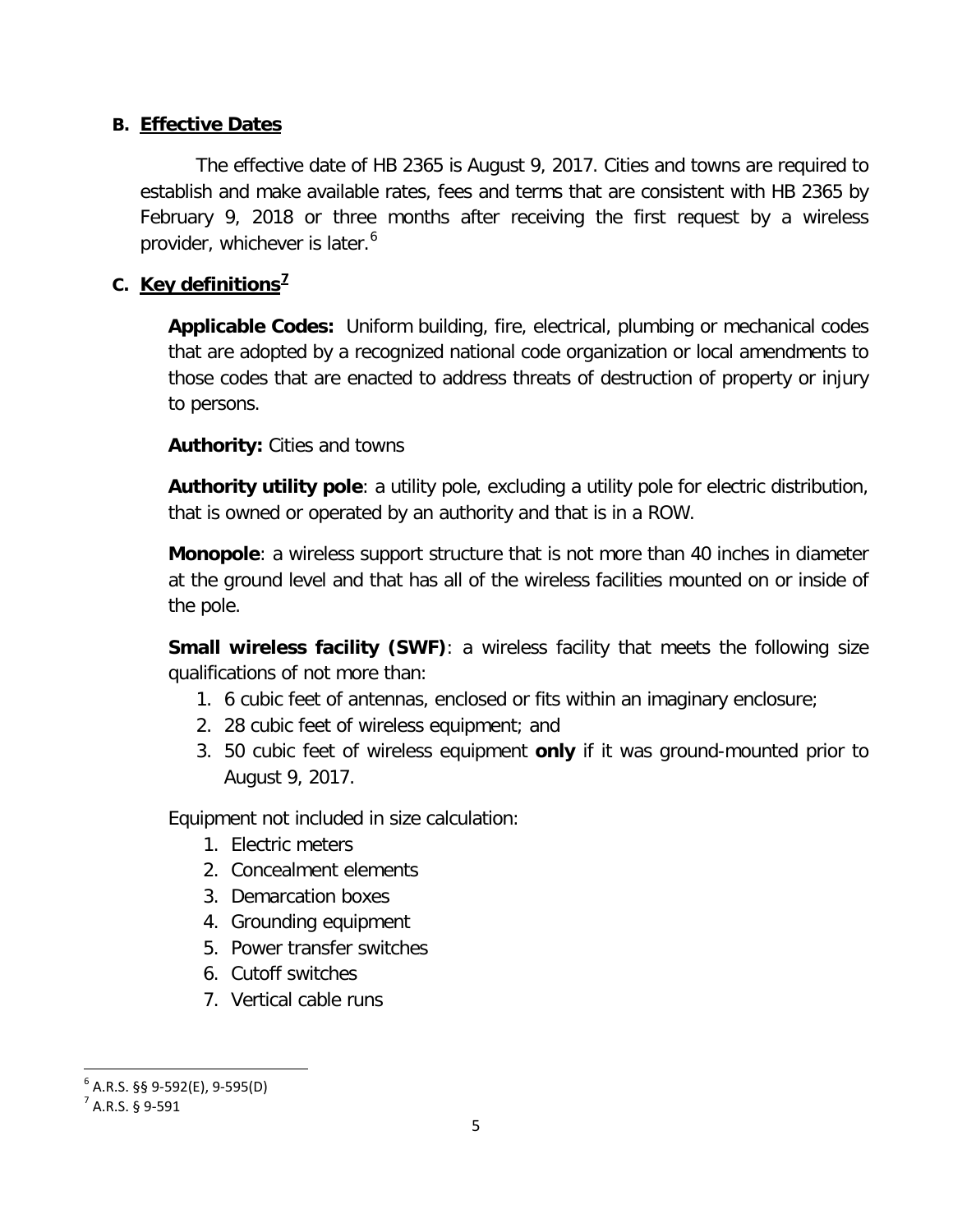**Utility pole**: a pole or similar structure used in whole or part for communications services, electric distribution, lighting or traffic signals.

**Wireless facility**: Equipment, including small wireless facilities, that enables wireless communications between user equipment and a communications network, including:

- 1. Equipment associated with wireless communications; and
- 2. Radio transceivers, antennas, coaxial or fiber-optic cables, regular and backup power supplies and comparable equipment.

**Wireless support structure**: a freestanding structure, such as a:

- 1. Monopole;
- 2. Guyed or self-supporting tower;
- 3. Sign or billboard; or
- 4. Any other existing or proposed structure designed to support, or capable of supporting SWFs.

The definition does not include a utility pole.

#### <span id="page-5-1"></span><span id="page-5-0"></span>**D. Application processes**

#### **1. Applications that are NOT subject to zoning review:**

#### **Utility poles**

A new, replacement or modified utility pole for SWF collocations installed in the ROW is **NOT** subject to zoning review or approval if it does not exceed the greater of either (i) 10 feet above the tallest existing utility pole (excluding utility poles supporting only wireless facilities), that is located within **500 feet** of the proposed site for the new, replacement or modified pole if that existing pole was in place prior to August 9, 2017, but the new pole cannot be more than 50 feet above ground level; or **(ii)** 40 feet above ground level. The existing utility pole that is used as the basis for the new, replacement or modified utility pole must be in the same ROW and jurisdictional boundary of the city or town.

If there is no existing verticality, the new, replacement or modified utility pole may not exceed 40 feet above ground level.<sup>[8](#page-5-2)</sup>

Applications are required to be approved unless the utility pole does not comply with $9$ :

<span id="page-5-2"></span> $8$  A.R.S. § 9-592(I)(1), (2)

<span id="page-5-3"></span> $^{9}$  A.R.S. § 9-592(K)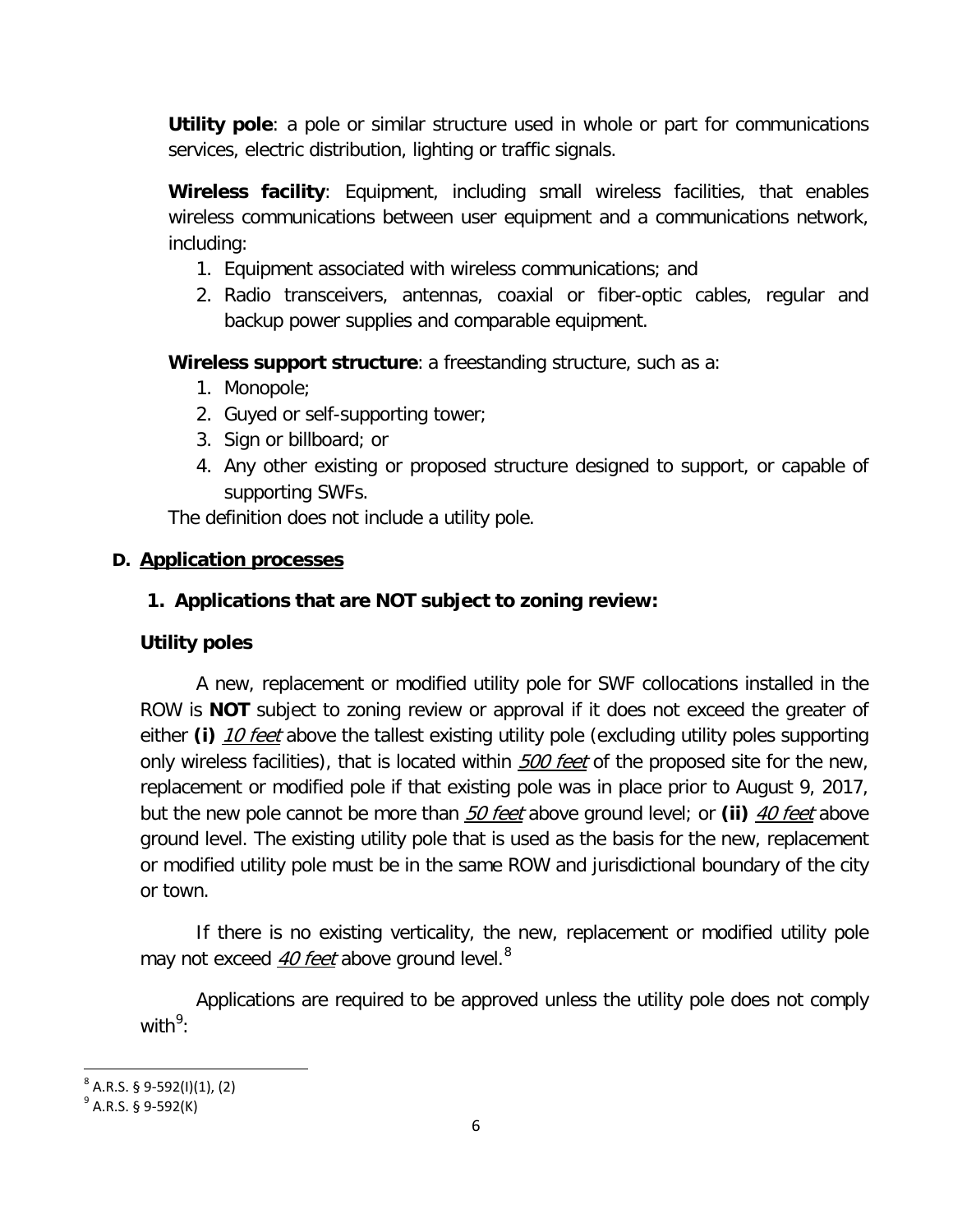- 1. Applicable Codes;
- 2. Code provisions or regulations that concern public safety;
- 3. Objective design standards;
- 4. Reasonable stealth and concealment requirements;
- 5. Undergrounding requirements;
- 6. Undergrounding requirements that may require a waiver before a new pole or monopole can be installed in the ROW without prior approval. The undergrounding requirements cannot prohibit the replacement of utility poles or monopoles.
- 7. Contractual requirements between a city or town and a private property owner concerning design standards for utility poles in the ROW; or
- 8. Reasonable spacing requirements concerning the location of new utility poles in the ROW.

#### **SWFs**

Collocations of new small wireless facilities are **NOT** subject to zoning review and approval if they do not exceed 10 feet above the utility pole or wireless support structure (defined as including a monopole if there was an existing one in the ROW) and do not exceed  $50$  feet above ground level.<sup>[10](#page-6-0)</sup>

Applications for a permit to collocate SWFs to utility poles in the ROW, in any zone, are required to be approved unless the application does not meet;

- 1. Applicable Codes;
- 2. Code provisions or regulations that concern public safety;
- 3. Objective design standards for decorative utility poles;
- 4. Reasonable stealth and concealment requirements; or
- 5. Reasonable spacing requirements concerning the location of ground-mounted equipment.<sup>[11](#page-6-1)</sup>

**Note**: If a city or town determines that the utility pole or wireless support structure must be replaced prior to collocation, the application to collocate may be conditionally approved pending replacement of the utility pole or wireless support structure. Requests for replacement utility poles are to be processed pursuant to A.R.S. § 9-592.

<span id="page-6-1"></span><span id="page-6-0"></span><sup>&</sup>lt;sup>10</sup> A.R.S. § 9-592(J)<br><sup>11</sup> A.R.S. § 9-593(F)(4)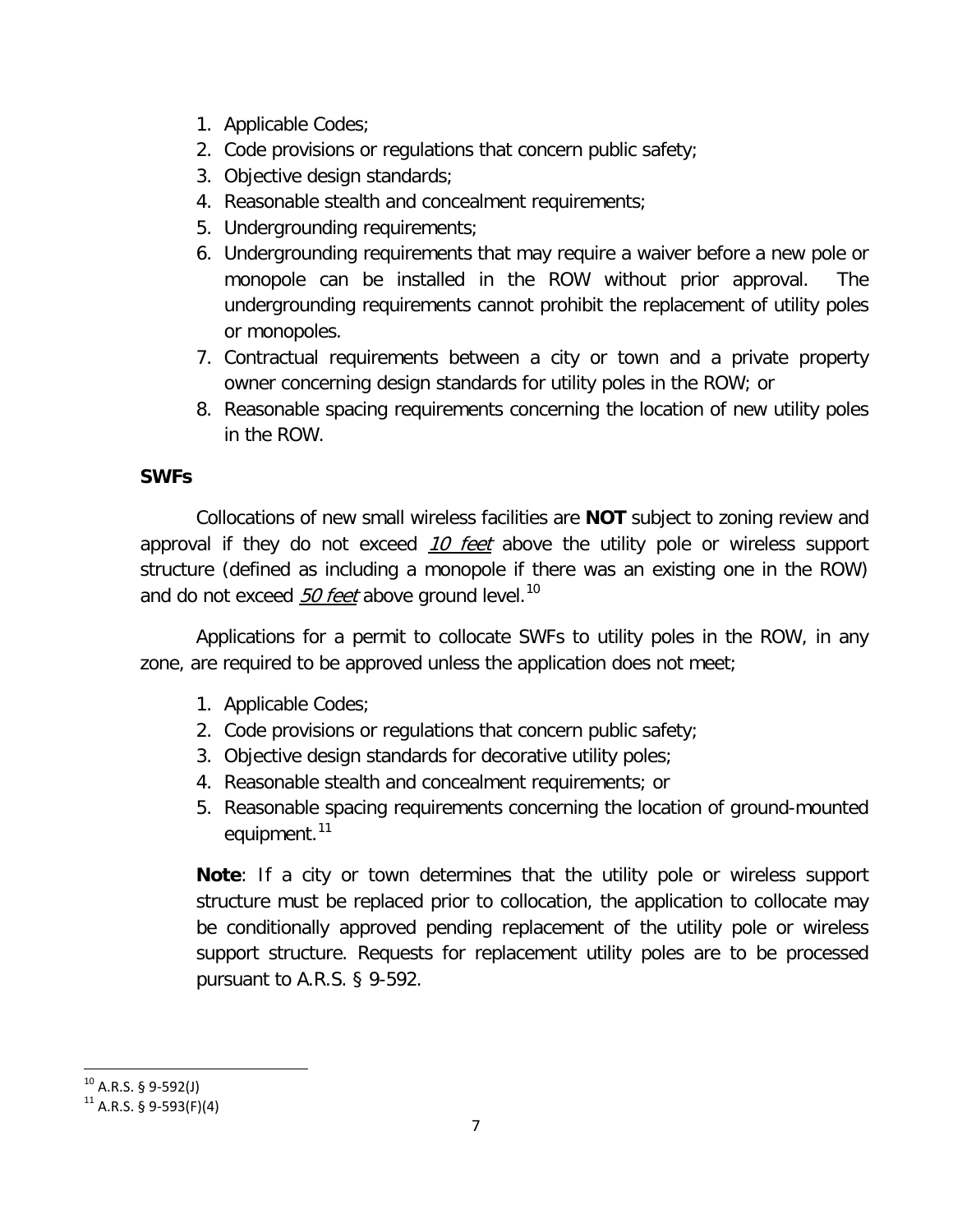Consolidated applications for the collocation of up to 25 SWFs may be submitted by an applicant only if all SWFs included are substantially the same type and involve substantially the same type of structure.<sup>[12](#page-7-1)</sup> SWF collocations may be removed from the application and considered separately if incomplete information was provided, the SWF does not qualify for consolidated treatment or the SWF is subject to a denial.<sup>[13](#page-7-2)</sup>

If a city or town denies an application for not meeting one or more of the requirements listed above, documentation must be submitted to the applicant on or before the date of denial that includes the specific code provisions, regulations or requirements on which the denial was based.

The applicant may resubmit the application to cure the deficiencies that the denial was based on within 30 days after denial. The city or town must approve or deny the resubmitted application within 30 days of receipt with no additional fee charged to the applicant. The review of the resubmitted application is limited to the deficiencies that were cited for the basis or denial.<sup>[14](#page-7-3)</sup>

Listed below are the application timelines for small wireless facilities and utility poles and collocations to authority utility poles that are **NOT** subject to zoning review. If a city or town takes no action on the application within the specified time frame, the application is deemed approved.<sup>[15](#page-7-4)</sup>

| 20 days to determine and notify applicant |  |  |
|-------------------------------------------|--|--|
| if application is complete                |  |  |
| 75 days to take action on application     |  |  |
| 30 days to take action on revised         |  |  |
| applications                              |  |  |

#### <span id="page-7-0"></span>**2. Applications subject to zoning review:**

The modification of existing or the installation of new monopoles, the installation or collocation of wireless facilities, and the installation of utility poles and SWFs that exceed the heights that are exempt from zoning review are subject to all of the zoning codes, regulations and regulatory processes governing the rights-of-way.[16](#page-7-5)

<span id="page-7-1"></span> $12$  A.R.S. § 9-593(D)

<span id="page-7-2"></span> $13$  A.R.S. § 9-593(F)(6)

<span id="page-7-3"></span> $14$  A.R.S. § 9-593(F)(5)

<span id="page-7-4"></span><sup>&</sup>lt;sup>15</sup> A.R.S. §§ 9-593(F)(2), 9-593(F)(3), 9-595(D)(1) Note: Statute requires applications for collocating to authority utility poles to be processed in the same manner as applications to collocate to utility poles

<span id="page-7-5"></span> $16$  A.R.S. § 9-594(B)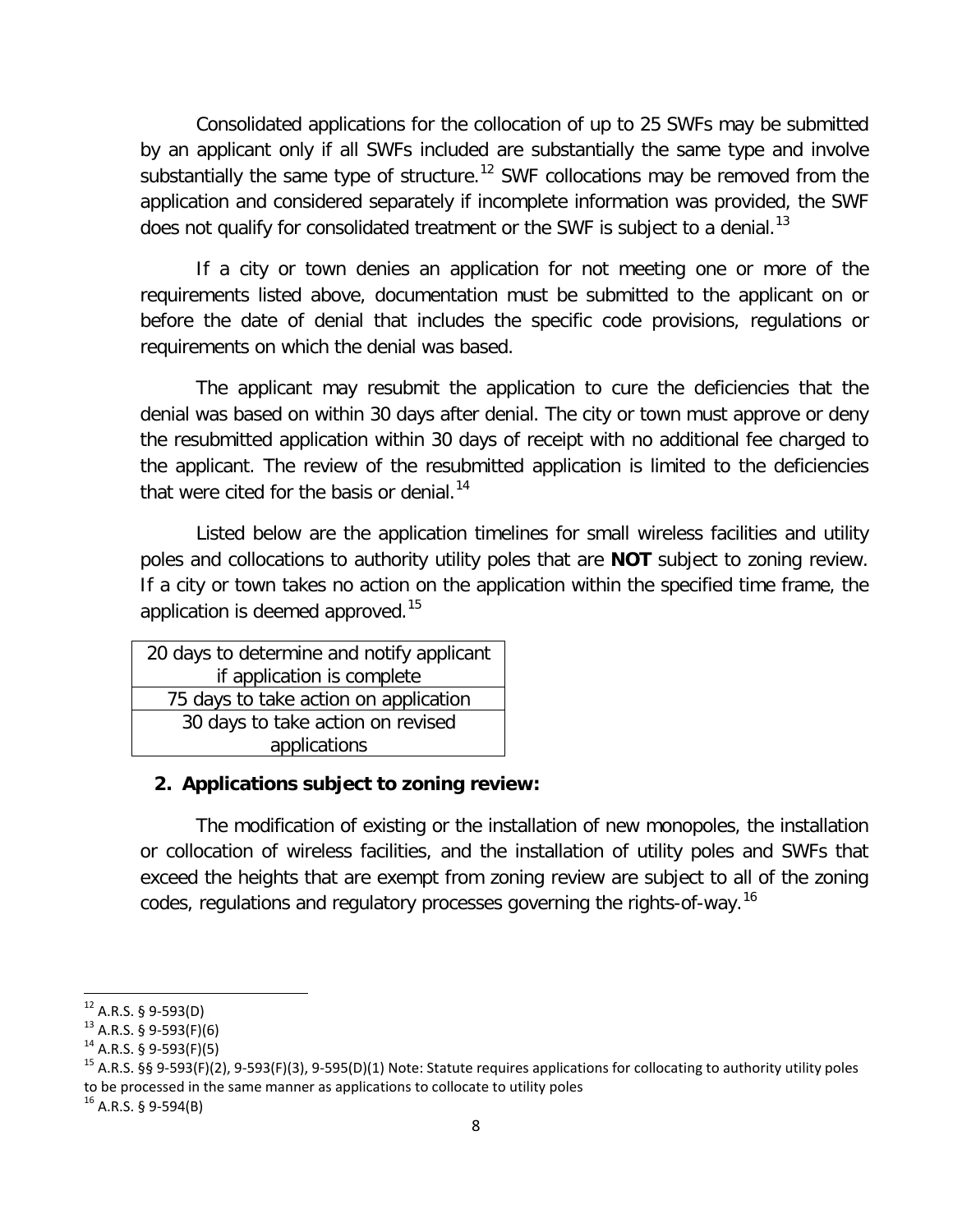Cities and towns are permitted to require reasonable appearance and concealment requirements and setback or fall zone requirements for these structures<sup>[17](#page-8-1)</sup> and prohibit, regulate and charge for the collocation of a wireless facility on municipally-owned wireless support structures.<sup>[18](#page-8-2)</sup>

The following are the time frames established for processing applications:

| 30 days to determine and notify applicant |  |  |
|-------------------------------------------|--|--|
| if application is complete                |  |  |
| 150 days to take action on application    |  |  |

Collocation of wireless facilities<sup>19</sup>:

| 30 days to determine and notify applicant if |
|----------------------------------------------|
| application is complete                      |
| 90 days to take action on application        |

**Note:** The application time period for approval may be tolled to accommodate requests for information or extended by mutual agreement of the applicant and the city or town $^{20}$  $^{20}$  $^{20}$ .

A city or town may deny an application only if there is a reasonable basis for the denial and the denial is not discriminatory against the applicant with respect to the placement of the facilities of other wireless providers. If an application is denied, the city or town must notify the applicant in writing and provide substantial supporting evidence for the reason for denial. $^{21}$  $^{21}$  $^{21}$ 

#### <span id="page-8-0"></span>**Rates and fees**

Cities and towns are permitted to charge wireless providers a rate or fee for the use of and activities conducted in the ROW. Rates and fees are limited to the direct and actual cost of managing the ROW and may only be charged if other ROW users, such as telecom providers and utilities, are charged ROW use fees and there is legal authority for the fee. $22$ 

The rate or fee charged may not do any of the following:

 $17$  A.R.S. § 9-594(E)

<span id="page-8-2"></span><span id="page-8-1"></span> $18$  A.R.S. § 9-595(E)

<span id="page-8-3"></span> $19$  A.R.S. § 9-594(C)(3)

<span id="page-8-4"></span><sup>&</sup>lt;sup>20</sup> A.R.S. § 9-594(C)(3) Note: Statute allows the time period to be tolled to accommodate timely requests for information or may be extended by mutual agreement of the city or town and the applicant.

<span id="page-8-5"></span> $21$  A.R.S. § 9-594(C)(4)

<span id="page-8-6"></span> $22$  A.R.S. § 9-592(C)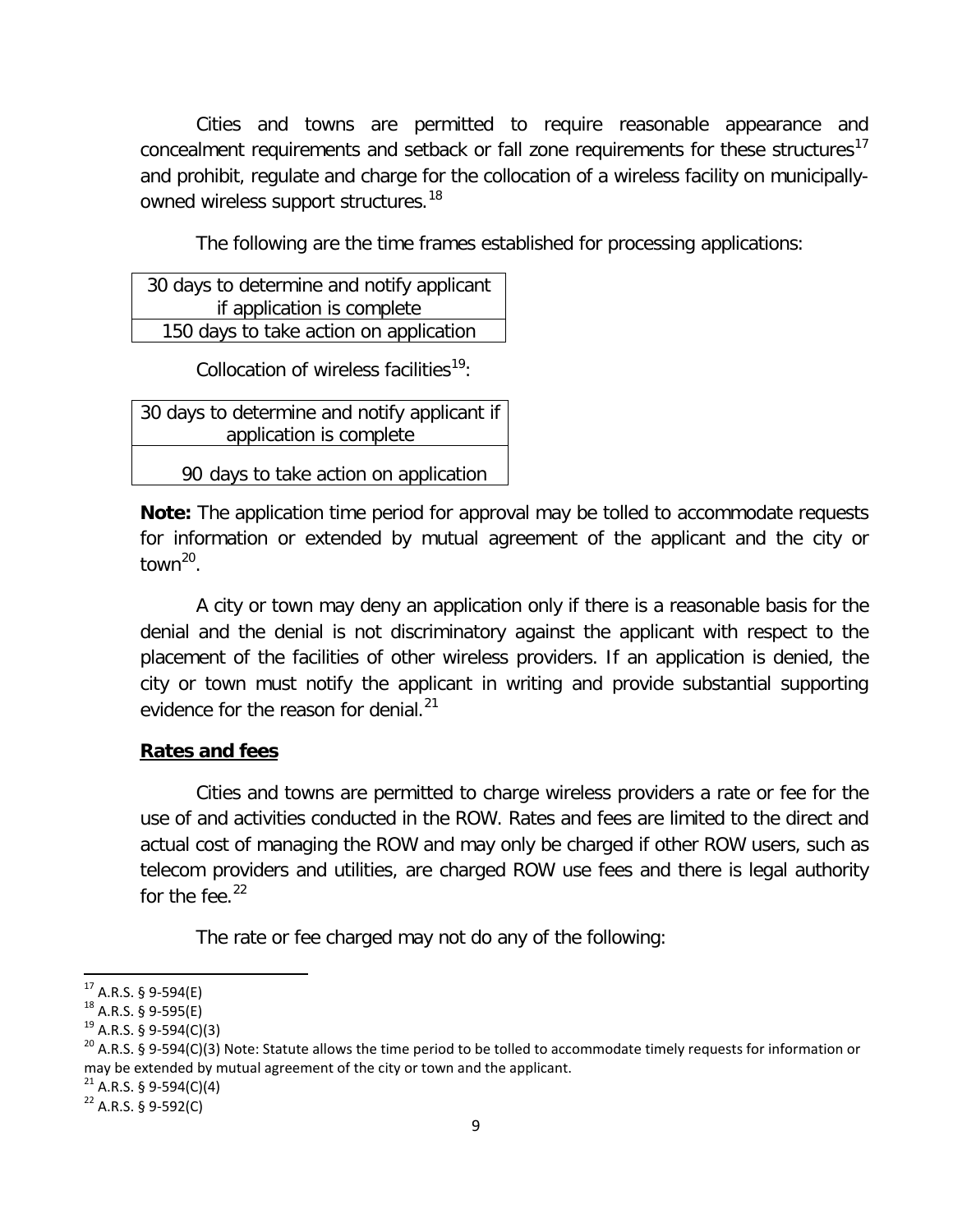- 1. Result in a double recovery where existing rates, fees or taxes already recover ROW management costs;
- 2. Be in the form of a franchise or other revenue-based fees;
- 3. Be unreasonable or discriminatory;
- 4. Exceed the specified rate caps (see chart below).<sup>[23](#page-9-1)</sup>

In addition, rates and fees are capped as follows:

| ROW use fee $^{24}$                             | \$50/year x number of SWFs              |
|-------------------------------------------------|-----------------------------------------|
| ROW use fee for monopoles and                   | Limited to not more than the direct and |
| associated wireless facilities <sup>25</sup>    | actual cost of managing the ROW         |
| Authority utility pole attachment <sup>26</sup> | \$50/year                               |

Application for collocating SWFs $^{27}$ :

|                 | S100 per SWF up to five |
|-----------------|-------------------------|
| SWF collocation | \$50 per additional SWF |

Batched applications up to 25 SWFs $^{28}$ :

| First five SWFs @ \$100      | \$500       |
|------------------------------|-------------|
| Additional 20 sites $@$ \$50 | ,000<br>\$1 |
| Total for batch of 25        | ,500<br>\$1 |

Utility pole and monopole applications:

| New, replacement or modified utility poles $ $ \$750<br><b>NOT</b> subject to zoning review <sup>29</sup> |  |
|-----------------------------------------------------------------------------------------------------------|--|
| New, replacement or modified monopoles                                                                    |  |
| and utility poles and collocation of wireless   \$1,000                                                   |  |
| facilities subject to zoning review <sup>30</sup>                                                         |  |

#### <span id="page-9-0"></span>**E. Terms and conditions**

In addition to the establishment of rates and fees described above, cities and towns are required to establish and make available to wireless providers terms and conditions for the following activities conducted in the ROW:

<span id="page-9-4"></span> $^{26}$  A.R.S. § 9-595(C)

<span id="page-9-1"></span><sup>&</sup>lt;sup>23</sup> A.R.S. § 9-592(D)<br><sup>24</sup> A.R.S. § 9-592(C)(4)

<span id="page-9-3"></span><span id="page-9-2"></span> $25$  A.R.S. § 9-594(D)(5)

<span id="page-9-5"></span><sup>27</sup> A.R.S. §§ 9-593(I), 9-593(J)

<span id="page-9-6"></span><sup>28</sup> A.R.S. § 9-592(D)

<span id="page-9-8"></span><span id="page-9-7"></span><sup>&</sup>lt;sup>29</sup> A.R.S. § 9-592(L)<br><sup>30</sup> A.R.S. § 9-594(E)(3)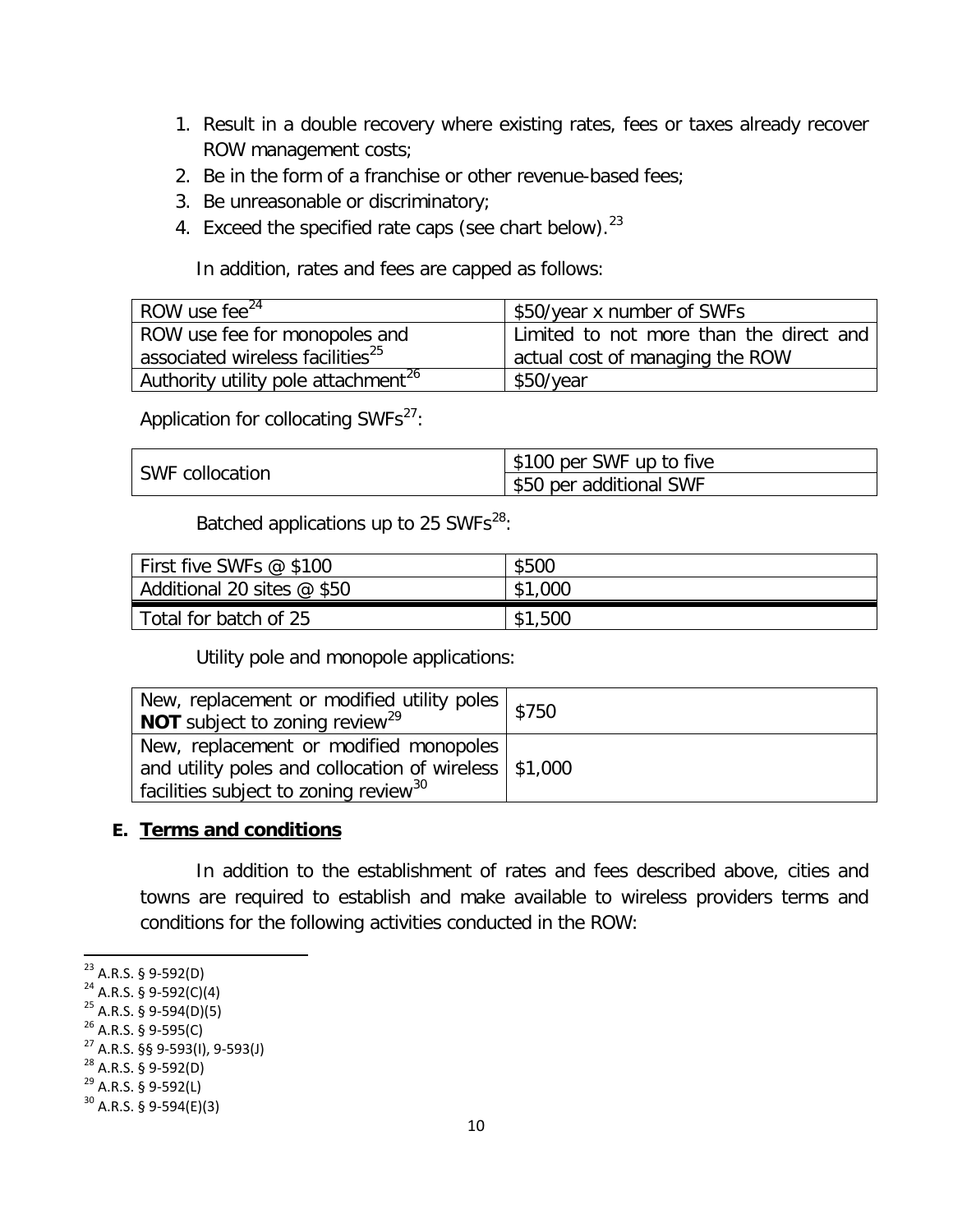- 1. Construction, installation, mounting, maintenance, operation or replacement of utility poles and monopoles;
- 2. Collocation of SWFs;
- 3. Collocation of wireless facilities on or within a monopole
- 4. Collocation of SWFs on authority utility poles.<sup>[31](#page-10-2)</sup>

The standard terms and conditions **MAY NOT**:

- 1. Be unreasonable or discriminatory
- 2. Require the placement of SWFs on any specific utility pole or category of poles
- 3. Require multiple antenna systems on a single utility pole
- <span id="page-10-0"></span>4. Require minimum separation distances for SWFs.

The standard terms and conditions may, however, include requirements that are applicable to other ROW users and require that the operation of SWFs do not interfere with public safety communications.<sup>[32](#page-10-3)</sup> The terms must reasonably accommodate power supply and electric metering for the SWF.

The wireless provider may accept the standard terms and conditions or they may negotiate with the city or town for different or additional terms.

The legislation is silent as to whether the time deadlines for granting or denying the application are then tolled while the negotiations are taking place.

#### **Existing agreements**

<span id="page-10-1"></span>Existing agreements with wireless providers that are in effect on August 9, 2017 will remain in effect subject to applicable termination provisions. Wireless providers may accept the new rates, fees and terms that are consistent with HB 2365 for SWF's and utility poles that are the subject of an application submitted after the rates, fees and terms become effective. .<sup>[33](#page-10-4)</sup>

 $31$  A.R.S. §§ 9-592(E), 9-595(D)

<span id="page-10-3"></span><span id="page-10-2"></span><sup>32</sup> A.R.S. §§ 9-592(F), 9-595(D)

<span id="page-10-4"></span> $33$  A.R.S. § 9-592(G)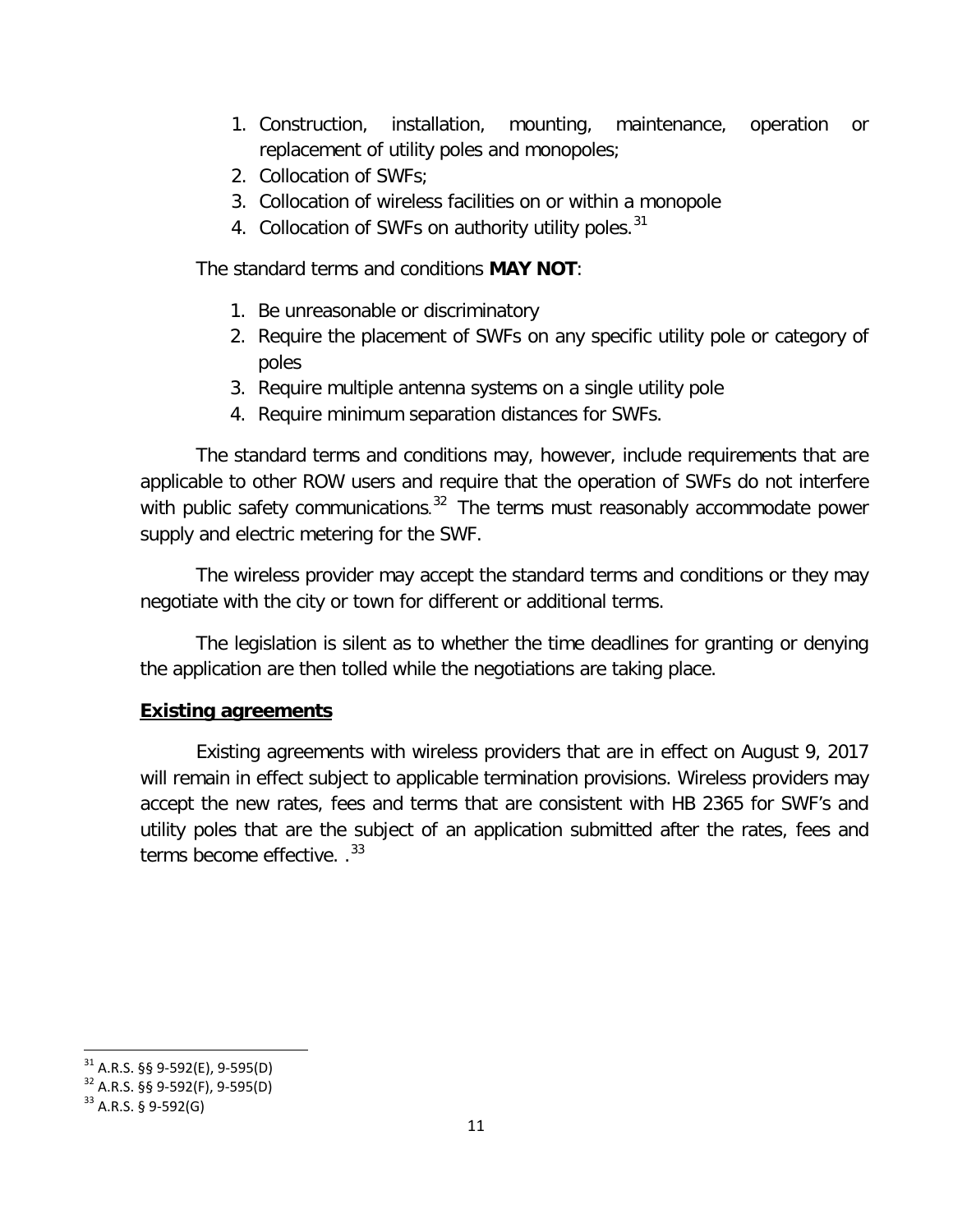#### **Frequently asked questions**

**Q.** Relocation of wireless equipment?

**A.** A.R.S. § 9-596(D) requires wireless equipment to be relocated at no cost to the city or town in order to accommodate a public project but does not specify any particular type of project.

**Q.** Are cities and towns permitted to apply spacing requirements for siting of new utility poles and equipment?

**A.** A.R.S. § 9-592(K)(4) allows cities and towns to apply "reasonable" spacing requirements to applications for new utility poles in the ROW in addition to "reasonable" spacing for ground-mounted equipment.

**Q.** Are cities and towns able to reserve space on poles as well as conduit and fiber?

**A.** A.R.S. § 9-593(G)(1) prohibits cities and towns from requiring applicants to reserve conduit, fiber or pole space on a wireless provider's pole for the city or town. There is no similar prohibition for municipally-owned poles.

**Q.** What period of time does the new law provide for wireless providers to operate their equipment in the ROW?

**A.** Application approval allows the applicant to operate and maintain new, modified or replacement poles<sup>[34](#page-11-0)</sup> and SWFs<sup>[35](#page-11-1)</sup> for 10 years, subject to applicable relocation requirements and terms and conditions.

**Q.** Is there a time frame within which the wireless provider must complete construction or installation of the small cell for operational use?

**A.** Yes. For utility poles<sup>[36](#page-11-2)</sup> the construction, installation, mounting, maintenance, modification, operation or replacement for which a permit is granted shall be completed within 180 days after the permit issuance date, unless the city or town and the wireless provider agree to extend the period or a delay is caused by lack of commercial power at the site and for small cells, they must be operational within that time period. $37$ 

<span id="page-11-0"></span> $34$  A.R.S. § 9-592(M)(2)

<span id="page-11-1"></span> $35$  A.R.S. § 9-593(H)(3)<br> $36$  ARS 9-592(M)

<span id="page-11-3"></span><span id="page-11-2"></span> $37$  ARS 9-593(E) and ARS 9-593(H) (collocations)